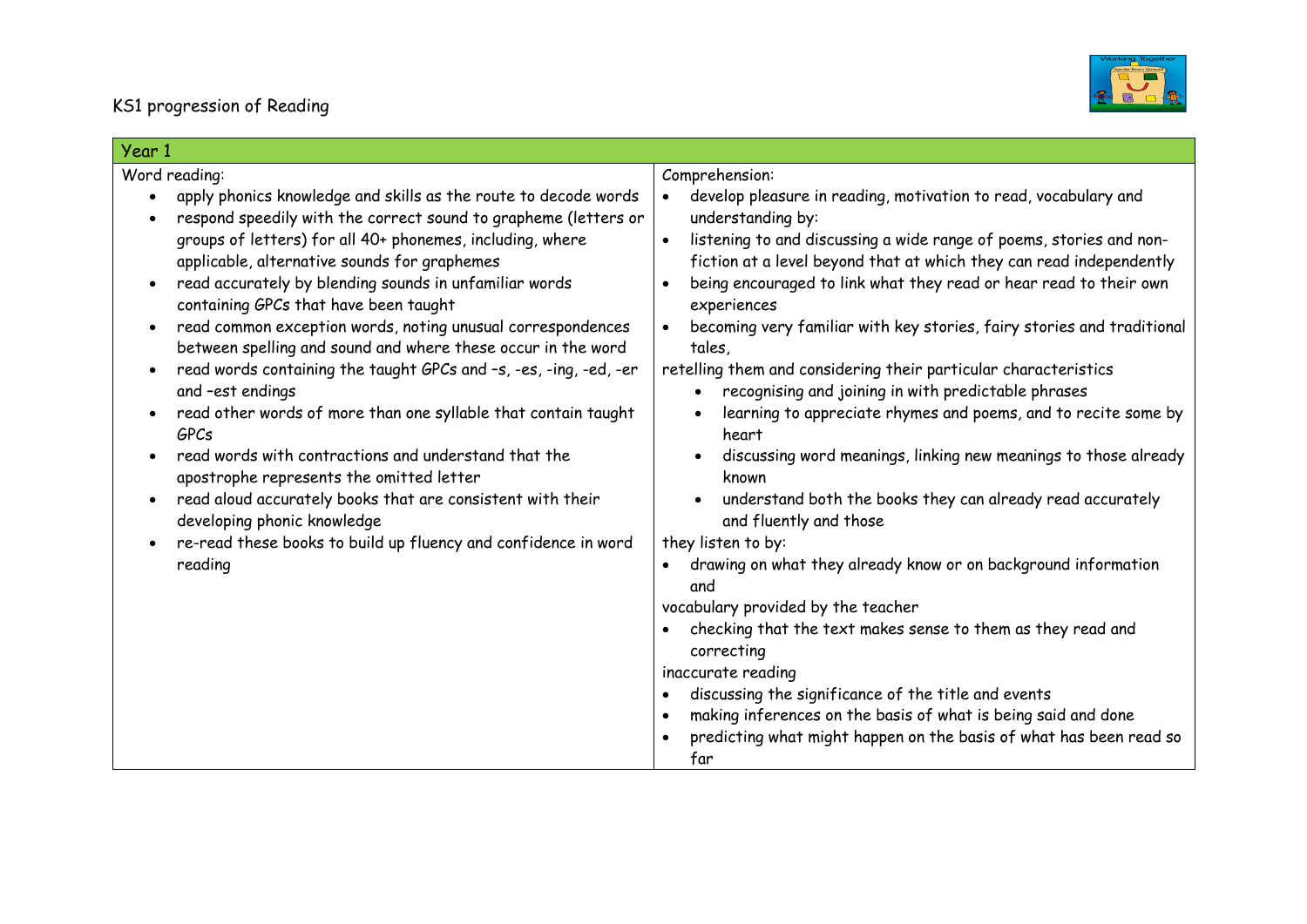

| participate in discussion about what is read to them, taking turns<br>and listening to what others say |
|--------------------------------------------------------------------------------------------------------|
| explain clearly their understanding of what is read to them.                                           |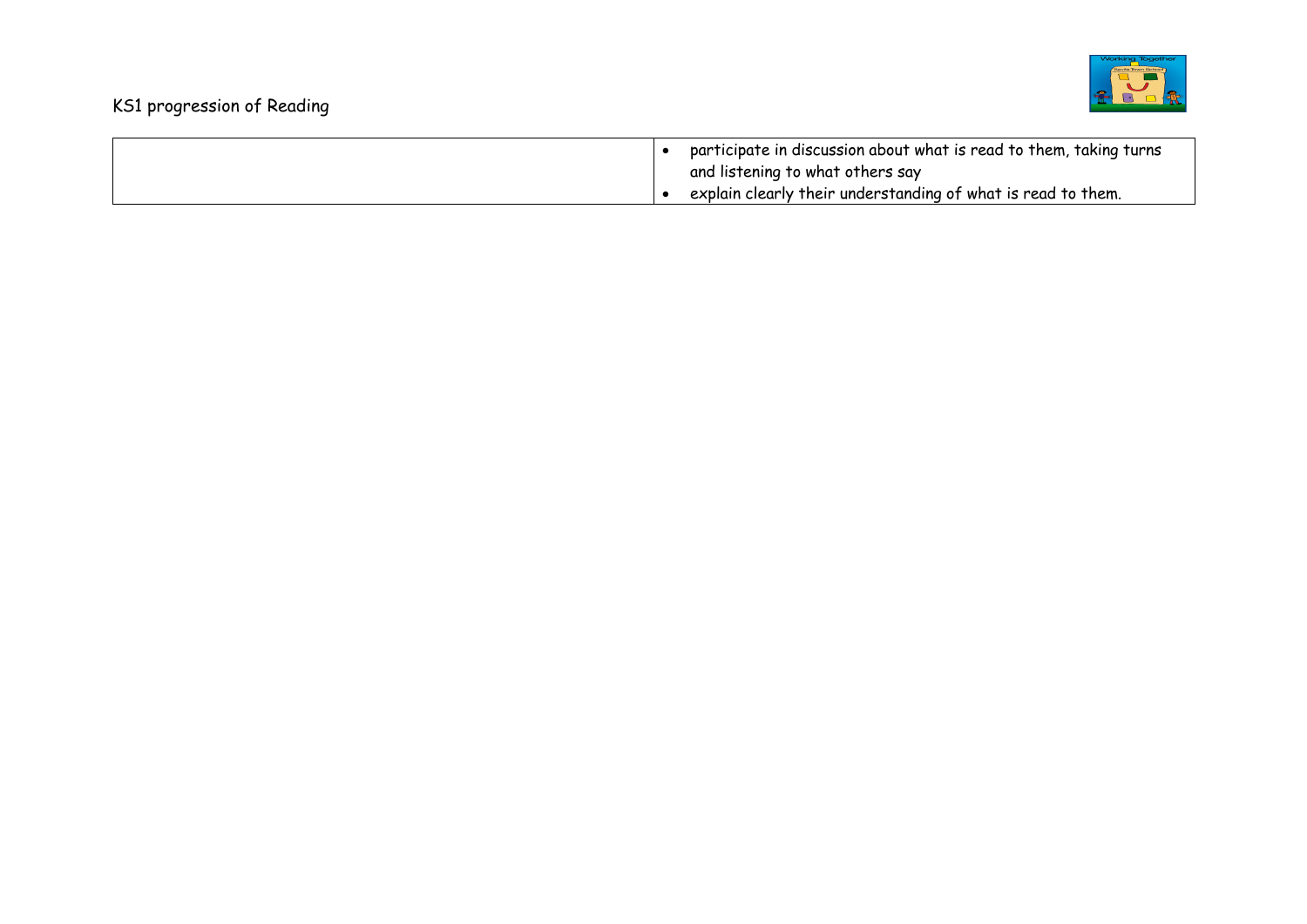

| Year 2                                                                                                                                                                                                                                                                                                                                                                                                                                                                                                                                                                                                                                                                                                                                                                                                                                                                                                                                                                                                                                                                                                                 |                                                                                                                                                                                                                                                                                                                                                                                                                                                                                                                                                                                                                                                                                                                                                                                                                                                                                                                                                                                                                                                                                                                                                                                                                                                                                                                                                                                                                                                                                                                                                                                                 |
|------------------------------------------------------------------------------------------------------------------------------------------------------------------------------------------------------------------------------------------------------------------------------------------------------------------------------------------------------------------------------------------------------------------------------------------------------------------------------------------------------------------------------------------------------------------------------------------------------------------------------------------------------------------------------------------------------------------------------------------------------------------------------------------------------------------------------------------------------------------------------------------------------------------------------------------------------------------------------------------------------------------------------------------------------------------------------------------------------------------------|-------------------------------------------------------------------------------------------------------------------------------------------------------------------------------------------------------------------------------------------------------------------------------------------------------------------------------------------------------------------------------------------------------------------------------------------------------------------------------------------------------------------------------------------------------------------------------------------------------------------------------------------------------------------------------------------------------------------------------------------------------------------------------------------------------------------------------------------------------------------------------------------------------------------------------------------------------------------------------------------------------------------------------------------------------------------------------------------------------------------------------------------------------------------------------------------------------------------------------------------------------------------------------------------------------------------------------------------------------------------------------------------------------------------------------------------------------------------------------------------------------------------------------------------------------------------------------------------------|
| Word reading:<br>Pupils should be taught to:<br>continue to apply phonic knowledge and skills as the route to decode words<br>$\bullet$<br>until automatic decoding has become embedded and reading is fluent<br>read accurately by blending the sounds in words that contain the graphemes<br>$\bullet$<br>taught so far, especially recognising alternative sounds for graphemes<br>read accurately words of two or more syllables that contain the same<br>$\bullet$<br>graphemes as above<br>read words containing common suffixes<br>$\bullet$<br>read further common exception words, noting unusual correspondences<br>$\bullet$<br>between spelling and sound and where these occur in the word<br>read most words quickly and accurately, without overt sounding and<br>$\bullet$<br>blending, when they have been frequently encountered<br>read aloud books closely matched to their improving phonic knowledge,<br>$\bullet$<br>sounding out unfamiliar words accurately, automatically and without undue<br>hesitation<br>re-read these books to build up their fluency and confidence in word<br>reading | Comprehension:<br>Pupils should be taught to:<br>develop pleasure in reading, motivation to read, vocabulary and<br>$\bullet$<br>understanding by:<br>listening to, discussing and expressing views about a wide range of<br>$\bullet$<br>contemporary and classic poetry, stories and non-fiction at a level beyond<br>that at which they can read independently<br>discussing the sequence of events in books and how items of information<br>$\bullet$<br>are related<br>becoming increasingly familiar with and retelling a wider range of stories,<br>$\bullet$<br>fairy stories and traditional tales<br>being introduced to non-fiction books that are structured in different ways<br>$\bullet$<br>recognising simple recurring literary language in stories and poetry<br>$\bullet$<br>discussing and clarifying the meanings of words, linking new meanings to<br>$\bullet$<br>known vocabulary<br>discussing their favourite words and phrases<br>$\bullet$<br>continuing to build up a repertoire of poems learnt by heart, appreciating<br>$\bullet$<br>these and reciting some, with appropriate intonation to make the meaning<br>clear<br>understand both the books that they can already read accurately and<br>$\bullet$<br>fluently and those that they listen to by:<br>drawing on what they already know or on background information and<br>vocabulary provided by the teacher<br>checking that the text makes sense to them as they read and correcting<br>$\bullet$<br>inaccurate reading<br>making inferences on the basis of what is being said and done<br>$\bullet$ |
|                                                                                                                                                                                                                                                                                                                                                                                                                                                                                                                                                                                                                                                                                                                                                                                                                                                                                                                                                                                                                                                                                                                        | answering and asking questions<br>$\bullet$<br>predicting what might happen on the basis of what has been read so far<br>$\bullet$<br>participate in discussion about books, poems and other works that are read                                                                                                                                                                                                                                                                                                                                                                                                                                                                                                                                                                                                                                                                                                                                                                                                                                                                                                                                                                                                                                                                                                                                                                                                                                                                                                                                                                                |
|                                                                                                                                                                                                                                                                                                                                                                                                                                                                                                                                                                                                                                                                                                                                                                                                                                                                                                                                                                                                                                                                                                                        | to them and those that they can read for themselves, taking turns and<br>listening to what others say<br>explain and discuss their understanding of books, poems and other material,<br>both those that they listen to and those that they read for themselves                                                                                                                                                                                                                                                                                                                                                                                                                                                                                                                                                                                                                                                                                                                                                                                                                                                                                                                                                                                                                                                                                                                                                                                                                                                                                                                                  |